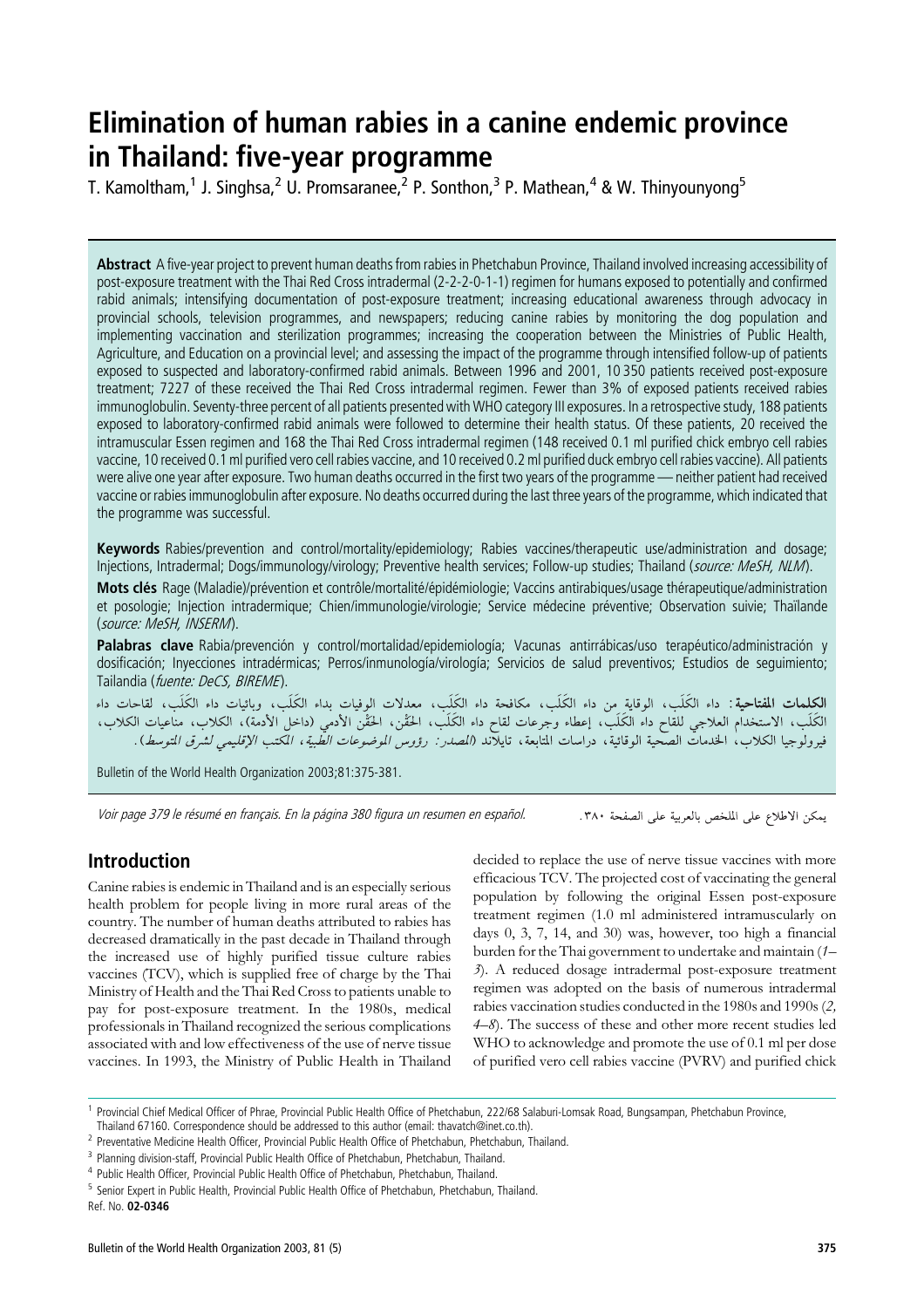embryo cell rabies vaccine (PCECV) and of 0.2 ml per dose of purified duck embryo cell rabies vaccine (PDEV), in what has become known as the traditional Thai Red Cross intradermal or "2-2-2-0-1-1" regimen  $(9-11)$ . In this regimen, 0.1 ml of PVRV or PCECV is administered intradermally at two sites on days 0, 3, and 7; no vaccine is given on day 14; and vaccine is administered at one site on days 30 and 90. Intradermal regimens have reduced the cost of post-exposure treatment considerably, because of the smaller amount of vaccine needed per treatment (4–8).

Although the number of human deaths from rabies has declined dramatically throughout Thailand in recent years, unnecessary human deaths still occur. In fact, 50–70 human deaths from rabies continue to be reported each year in Thailand, and 25 deaths were reported in the northern province of Phetchabun between 1989 and 1996.

In order to prevent human deaths from rabies in Phetchabun province, a rabies control programme was initiated in March 1993, with the specific aim of eliminating human rabies throughout the province by 2000. The programme targeted the elimination of human rabies through several strategies including: increasing the accessibility of postexposure treatment for humans exposed to animals potentially or confirmed as rabid; increasing coverage of post-exposure treatment in humans; increasing awareness of rabies through advocacy in provincial schools, television programmes, and newspapers; reducing canine rabies by monitoring the dog population and implementing vaccination and sterilization programmes; increasing cooperation between the Ministries of Public Health, Agriculture, and Education on a provincial level; and finally assessing the impact of the programme through intensified follow-up of patients exposed to both suspected and laboratory-confirmed rabid animals. Increased use of postexposure treatment in humans was achieved by expanding the use of the 0.1 ml dose per site of the TRC regimen with PCECV and PVRV and implementing post-exposure treatment immediately for all cases of human contact without the need to observe a dog after the exposure for 10 days.

Post-exposure treatment was documented through the use of a reporting form that attending medical staff completed for every patient who presented at clinics and hospital emergency rooms. The canine population was monitored through the Phetchabun Livestock Department of the Ministry of Agriculture. In addition, a canine vaccination project was initiated in 1996.

This article summarizes the results of the strategic rabies prevention programme implemented in Phetchabun province between 1997 and 2001.

# Materials and methods

## Demographics of Phetchabun province

Phetchabun Province is a mountainous region in north-central Thailand; it is located 350 km north of Bangkok, and agriculture is the dominant industry in the region. Approximately 1.04 million people live in the 11 districts and 117 tumbons (sub-districts) of the province. The public health system comprises 15 hospitals (including one 400-bed provincial hospital), 12 district hospitals (two with 90 beds, seven with 60 beds, two with 30 beds, and one with 10 beds), two private hospitals, 44 clinics, and 150 health centres. All of these facilities receive vaccines from and report disease

incidence to the Phetchabun Provincial Health Office. Rabies is a reportable disease in Thailand.

### Reporting form for post-exposure treatment

In order to document the number of post-exposure treatments throughout Phetchabun province, a specific reporting form for animal bites was devised and distributed to all hospitals, clinics, and health centres that treated patients after exposure to suspected rabid animals. Before the programme was started, the medical staff of each clinic had to take part in an intense rabies education programme, during which they were instructed in the importance of completing the form in an accurate and precise manner. The information from the report forms was compiled and evaluated to determine the number of post-exposure treatments and the ultimate success or failure of the rabies prevention programme. Each patient was interviewed by the attending physician or medical staff, who then completed the report form (Box 1).

#### Post-exposure treatment

When patients presented at one of the emergency treatment centres, a doctor initially examined them. Wounds were cleaned and debrided as required. Suturing was avoided wherever possible. Even in patients with WHO category III exposures, equine rabies immunoglobulin was administered rarely, because it was available only sporadically. Patients received either the traditional five-dose intramuscular Essen regimen or the intradermal Thai Red Cross regimen. The vaccines used intradermally were PCECV and PVRV, which were administered as a 0.1 ml dose per site, and PDEV, which was administered as a 0.2 ml dose per site. All vaccines had a potency of at least 2.5 IU/intramuscular dose.

#### Dog vaccination and census of population

A parenteral canine vaccination programme was initiated in 1996 with the cooperation of the Phetchabun Livestock Department and the Public Health Office of Phetchabun. In this programme, health volunteers and staff travelled to various sites to administer free animal vaccinations and conduct educational programmes in a strategy to ''educate the educators''. In addition, the dog population was controlled by contraception and sterilization, with stray dogs and community dogs that lived around temples and schools particularly targetted. The Livestock Department of Phetchabun conducted a census of the dog population with the support of its officers and additional volunteers.

#### Box 1. Information collected on animal bite report forms

- . Name
- . Address
- . Age
- . Sex
- . Occupation
- . Date of exposure
- . Category of wound
- . Type of animal
- . Name of vaccine administered
- . Regimen of vaccination
- . Whether equine rabies immunoglobulin (ERIG) was administered
- . Date of all subsequent vaccinations
- . Any side-effects to the vaccine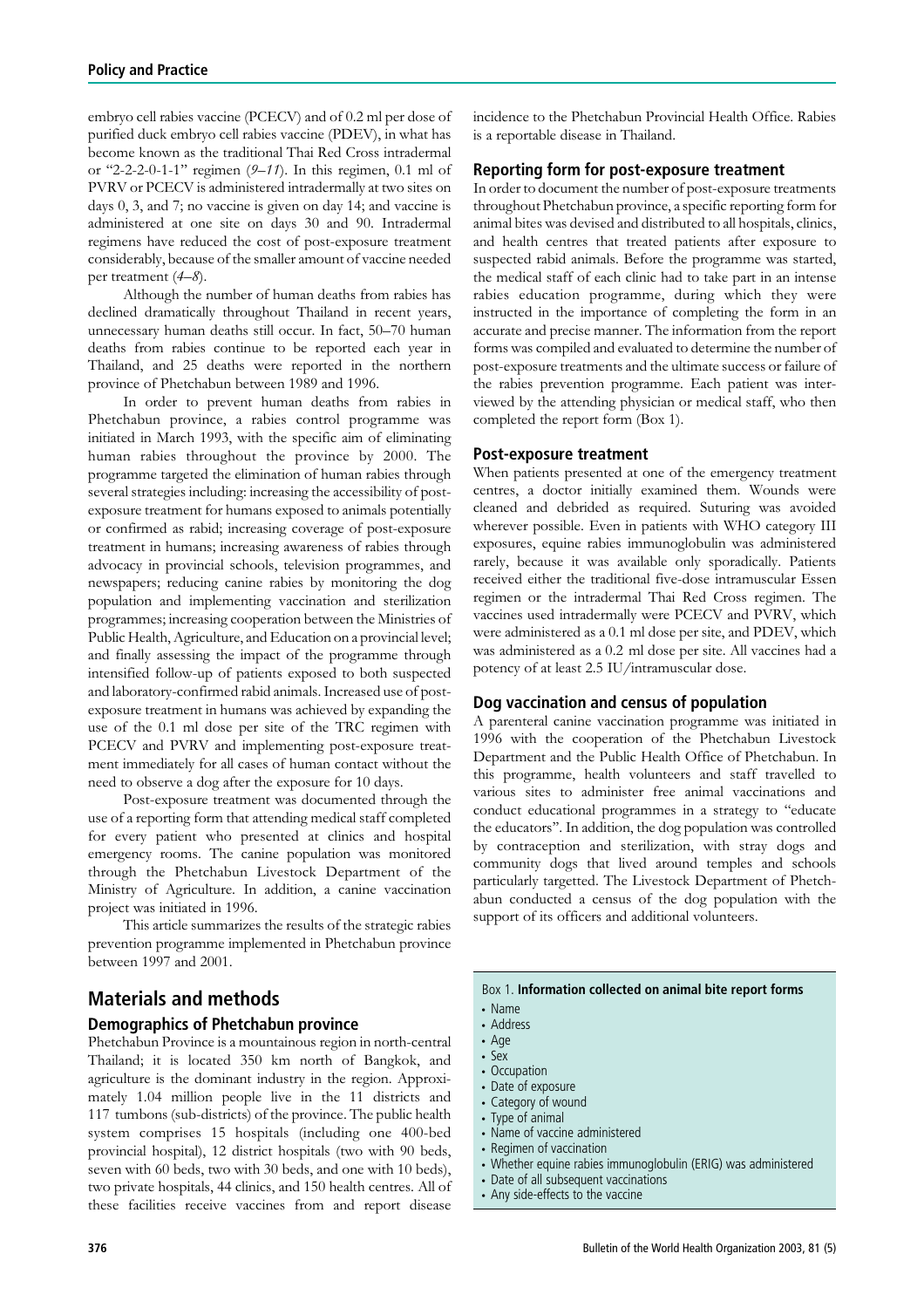#### Laboratory diagnosis of animals

Whenever possible, animals involved in biting incidents were captured, euthanized, and tested for the presence of rabies virus by the central laboratory of the Livestock Department of Phetchabun. Submitted specimens were analysed with the direct fluorescent antibody test (12). Tissues from animals that initially tested negative by the fluorescent antibody test were were confirmed negative by further analysis with the mouse inoculation test  $(13)$ .

### Confirmation of vaccination efficacy

When an animal was confirmed as having rabies virus, the Public Health Office was contacted, further investigations were conducted, and all potential exposed people were contacted. All patients confirmed as exposed to rabies virus were immunized immediately and followed for a minimum of one year. In addition, 'ring vaccination' was conducted. This involved liberal immunization, both pre- and post-exposure, of animals and humans in the bitten patient's extended family and those who lived in the neighbourhood of animals confirmed as rabid by laboratory tests. The five human deaths from rabies that occurred within Phetchabun province between 1996 and 1998 were investigated thoroughly to determine the circumstances that surrounded the deaths.

## Results

Between 1997 and 2001, 10 350 post-exposure treatments were administered in Phetchabun province; 8073 (73%) of these had received WHO category III wounds (Table 1). The number of post-exposure treatments increased annually between 1997 and 2001, mainly due to an increase in the use of the Thai Red Cross regimen; it then decreased in 2001. During 1997–2001, when the programme was firmly in place, two human deaths were reported; both occurred in the early years (1997 and 1998). During the last three years of the study period (1999 to 2001), no human deaths were reported (Table 2). This was a significant improvement over the nine human deaths reported for 1992–95. Investigation of the five deaths that occurred from March 1996 to December 1998 showed that these deaths occurred because the patients

received no post-exposure treatment at all (neither rabies vaccine nor equine rabies immunoglobulin).

Compilation of information collected from animal bite reporting forms indicated that 114 (23%) of all people exposed to potentially rabid animals between 1997 and 2001 were involved in the agricultural industry (14). Seventy-three per cent of all recorded animal bites were categorized as WHO category III wounds (penetration of the intact skin with bleeding), with 93% of all potential exposures caused by dog bites. Potential exposures to rabies were reported most frequently in children aged <10 years (43% of all exposures), followed by adults aged  $>40$  years (32.4%), adolescents aged 10–19 years (13.8%), and adults aged 30–39 years (10.8%). Less than 3% of the exposed population in Phetchabun received equine rabies immunoglobulin between 1997 and 2001, because of the lack of production and availability (Table 1).

Although the number of patients that received postexposure treatment increased from 1997 to 2000, the number of vials used decreased because of the more frequent use of the Thai Red Cross regimen. At the end of 2001, 88% of all patients were receiving post-exposure treatment via the intradermal route. Estimates showed that the Thai Red Cross regimen could save 60–80% of the costs associated with the intramuscular Essen regimen; however, for various reasons, the real cost savings were calculated as closer to 40%. The difference in real cost savings was attributed to the fact that some doctors were reluctant to use intradermal regimens or had not mastered the intradermal technique. In other cases, private patients preferred to buy enough vaccine to receive the five-dose intramuscular Essen regimen. In addition, some clinics were too small to use the intradermal regimen effectively because, according to the manufacturers' recommendation, a vial can only be stored for eight hours after it is opened. Recently, studies conducted in Thailand have shown that opened vials of TCV may be stored at 4–8 °C for up to seven days if sterility is maintained (15, 16).

According to the dog population census, the canine population increased by 10% between 1996 and 2001, expanding from approximately 91 000 in 1996 to more than 105 000 in 2001 (human:dog ratio 10:1). Overall, 40 079 (8.9%)

| No. of patients |                                               |                                                |                                                         |                                                             |                           |                     |           |  |  |
|-----------------|-----------------------------------------------|------------------------------------------------|---------------------------------------------------------|-------------------------------------------------------------|---------------------------|---------------------|-----------|--|--|
|                 |                                               |                                                |                                                         |                                                             |                           |                     |           |  |  |
| Year            | All regimens<br><i>(intramuscular)</i><br>and | <b>Thai Red</b><br><b>Cross</b><br>intradermal | All regimens<br>(intramuscular and<br>intradermal) with | <b>Thai Red Cross</b><br>intradermal regimen<br>with rabies | <b>WHO wound category</b> |                     |           |  |  |
|                 | intradermal)                                  | regimen                                        | rabies immunoglobulin                                   | immunoglobulin                                              |                           | $\mathbf{I}$        | Ш         |  |  |
| 1997            | 1939                                          | 923 $(47)^a$                                   | 20(1.0)                                                 | 8(0.4)                                                      | 91(5)                     | 566 (29)            | 1282 (66) |  |  |
| 1998            | 1690                                          | 1125 (66)                                      | 80(4.7)                                                 | 22(1.3)                                                     | 47(3)                     | 438 (26)            | 1205 (71) |  |  |
| 1999            | 2212                                          | 1412 (64)                                      | 127(5.7)                                                | 27(1.2)                                                     | 212(10)                   | 515(23)             | 1485 (67) |  |  |
| 2000            | 2816                                          | 2282 (81)                                      | 34(1.2)                                                 | 34(1.2)                                                     | 96(3)                     | 259(10)             | 2461 (87) |  |  |
| 2001            | 1693                                          | 1485 (88)                                      | 48(1.6)                                                 | 30(1.7)                                                     | 139(8)                    | 413 (24)            | 1141(68)  |  |  |
| <b>Total</b>    | 10 350                                        | 7227 (70)                                      | 309(3.0)                                                | 121(1.2)                                                    | 585(6)                    | 2191 (21) 7574 (73) |           |  |  |

Table 1. Distribution of post-exposure treatment regimens and WHO category of exposure in patients presenting at rabies treatment centres in Phetchabun province Thailand between 1997 and 2001. Data compiled by Phetchabun Provincial Public Health (14 )

<sup>a</sup> Values in parentheses are percentages.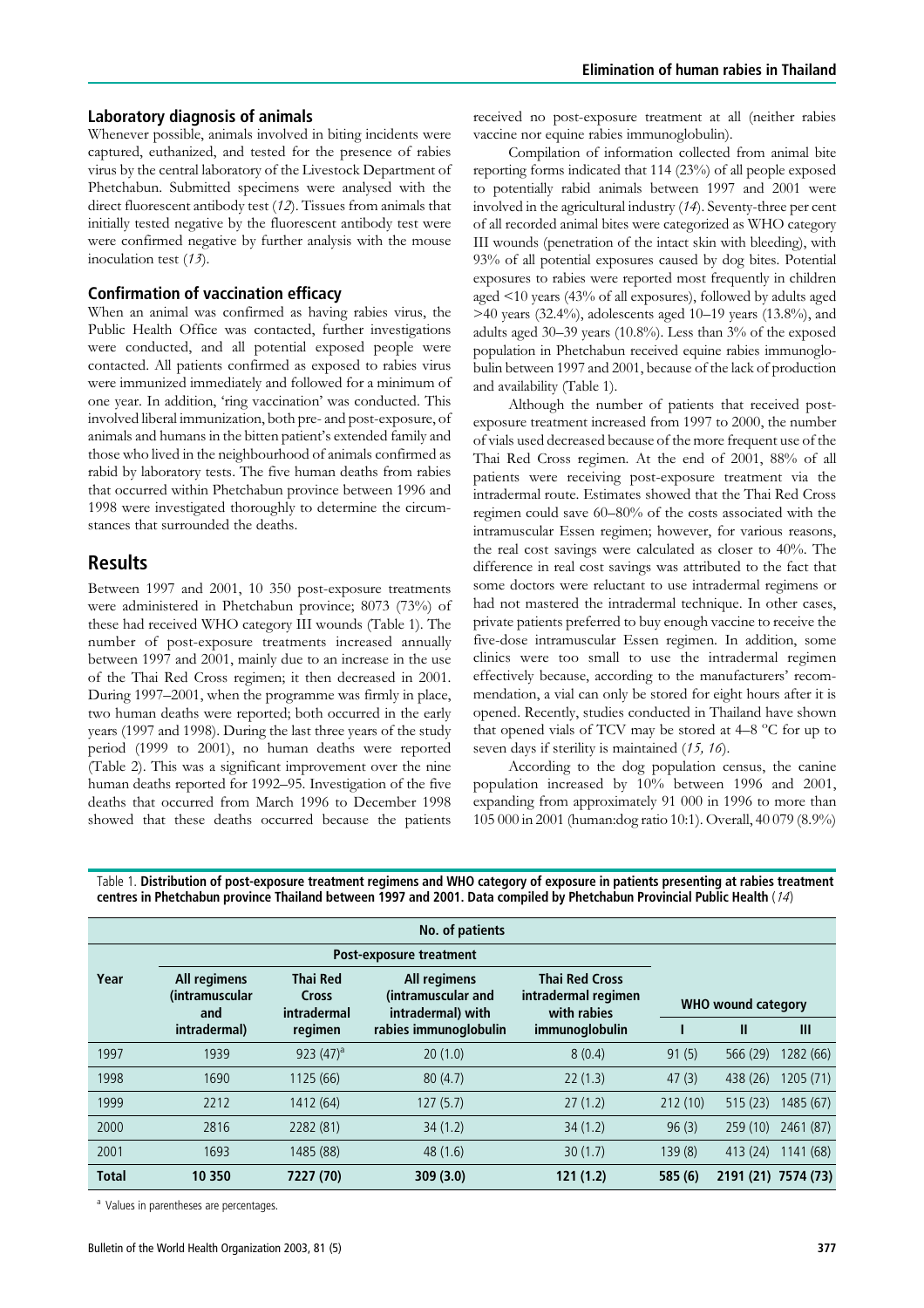| Year      | 1992 | 1993 | 1994 | 1995 | 1996 | 1997 | 1998 | 1999 | 2000 | 2001 |
|-----------|------|------|------|------|------|------|------|------|------|------|
| Exposures | 1698 | 256  | 340  | 1493 | 1692 | 1939 | 1690 | 2212 | 2816 | 1693 |
| Deaths    |      |      |      |      | -    |      |      |      |      |      |

Table 2. Number of exposures to suspected and proven rabid animals and human rabies deaths reported in Phetchabun province, 1992–2001. Data were compiled by Phetchabun Provincial Public Health (14)

of the dogs had identifiable owners and 417 147 (71%) had received at least one vaccination against rabies (Table 3). During the five-year period, 1114 animals were submitted for laboratory testing after they bit humans. In total, 180 animals (16%; range, 8–32%) were confirmed as rabid by fluorescent antibody test or mouse inoculation test. This variation in percentages was due to a continuous dog vaccination campaign and population control projects in Phetchabun. Of the patients exposed to animals confirmed as rabid by laboratory tests, 20 received intramuscular post-exposure treatment and 168 patients received post-exposure treatment with the Thai Red Cross regimen (148 received 0.1 ml of PCECV per site, 10 received 0.1 ml of PVRV per site, and 10 received 0.2 ml of PDEV per site). Of the 188 patients exposed to laboratory confirmed rabid animals, 57 (30%) had WHO category I wounds, 56 (30%) WHO category II wounds, and 75 (40%) WHO category III wounds. Of the 75 patients with category III wounds, six were treated with the intramuscular regimen and 69 with the Thai Red Cross regimen (Figure 1).

All patients were followed up for at least one year posttreatment through the use of an effective primary health care system that included health volunteers in the villages, health workers in sub-district health stations, and the Provincial Public Health Office of Phetchabun province. All patients were confirmed as alive at one year.

Side-effects of the vaccines — including local itching, redness, and pain — were reported rarely. No systemic or allergic reactions or serum sickness were reported.

# **Discussion**

This article reports results from the first large-scale programme in south-east Asia to systematically eliminate human rabies from a region in which canine rabies was endemic. This was achieved through the joint cooperation of human and animal health authorities, as well as government and nongovernmental organizations. The fact that no human deaths occurred during the last three years of the five-year programme indicates the programme was successful.

The cornerstone to the implementation of a successful rabies prevention programme is the education of medical officials and local residents. Educational programmes that were started at the beginning of the programme in Phetchabun province helped to increase the medical community's awareness of the correct post-exposure treatment. Additional media coverage, accompanied by the assistance of community volunteers, augmented the existing rabies awareness programmes and spread information about rabies prevention throughout the general population. The enhanced educational focus certainly accounts for the continual increase in the number of patients that received post-exposure treatment from 1997 to 2000. The significant decrease in the number of post-exposure treatments administered in 2001 is attributed to changes in the reporting system when a new public health system was implemented. That 73% of the patients experienced WHO category III exposures between 1997 and 2001 but only 3% received equine rabies immunoglobulin is a concern. This unfortunate situation highlights the current state of affairs in Asian countries, which face critical shortages of rabies immunoglobulin. For the past decade, supplies of human as well as equine rabies immunoglobulin have declined continually throughout the world, and from all reports this trend will continue (17). Increased current supplies and/or funding of new technologies to replace rabies immunoglobulin is needed urgently and should be a top priority for WHO and other global health foundations.

The incidence of exposures in children was as high in Phetchabun province as previously reported (18). Protection of children from exposure to rabies is a difficult, if not impossible, task in Asian countries, where canine rabies is endemic and stray dog populations continue to increase — as is evidenced in this report. Parents educated about the lethality of rabies and about the proper protocol for post-exposure treatment certainly make every effort to ensure their children receive treatment after exposure to a potentially rabid animal. It is critical, therefore, for the general public to be educated on the consequences of exposure to rabies, the location of local treatment centres within their area, and the need for prompt action after exposure.

Decentralization of the public health system in Thailand in 2001 could hamper the availability of vaccines in local

Table 3. Estimated dog population and vaccine coverage in Phetchabun province, 1996–2001. Data were compiled by the Livestock Department of Phetchabun

| Dog population  | 1996                     | 1997        | 1998        | 1999        | 2000        | 2001        | <b>Total</b>       |
|-----------------|--------------------------|-------------|-------------|-------------|-------------|-------------|--------------------|
| Estimated total | 91 190                   | 93 792      | 95 144      | 99 838      | 102 292     | 105 272     | 587 528            |
| House dogs      | $\overline{\phantom{0}}$ | 86 948      | 89 635      | 90 832      | 91 382      | 96 832      | 455 629 $(91.1)^a$ |
| Stray dogs      |                          | 6844        | 5509        | 9006        | 10 910      | 8044        | 407 909 (8.9)      |
| No. vaccinated  | 66 568 (73)              | 66 654 (70) | 74 212 (78) | 76 875 (77) | 65 466 (64) | 67 372 (64) | 417 147 (71)       |

<sup>a</sup> Values in parentheses are percentages.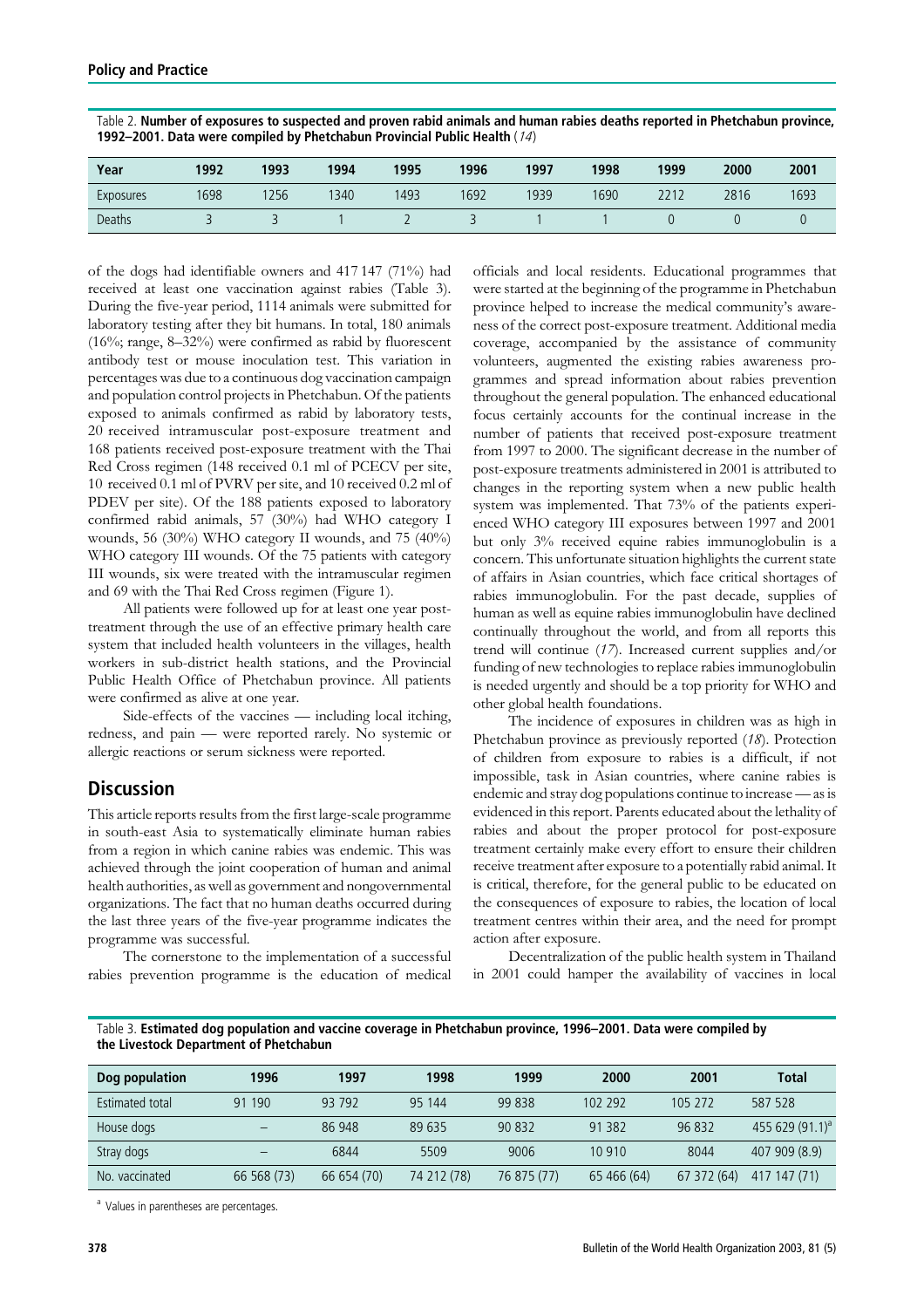Fig. 1. Number of patients and treatment regimens administered to patients presenting at emergency clinics after exposure to suspected and confirmed rabid animals in Phetchabun province between 1997 and 2001. All patients treated received postexposure treatment by the Thai Red Cross intradermal regimen or by the intramuscular Essen regimen



WHO 03.25

communities. One effect already evident is the lack of national reporting information, as seen in 2001. Procurement of vaccines and other pharmaceuticals is now under the control of the local government, and some local governments may choose to spend their allocated budget on pharmaceuticals other than rabies vaccines. This must be carefully monitored in the future.

The efficacy of reduced doses of TCV in the Thai Red Cross regimen was confirmed in this five-year study, in which 7227 patients were given 0.1 ml of PCECV or PVRV per site or 0.2 ml PDEV per site. This is the largest single database available with continued follow-up to date that validates and endorses the use of 0.1 ml per site of both PCECV and PVRV for treatment of patients with WHO category III wounds. The use of these vaccines in reduced intradermal regimens currently is the only way in which most developing countries financially will be able to afford to replace nerve tissue vaccines.  $\Box$ 

#### Acknowledgements

This study was performed with funding from a government budget.

Conflicts of interest: None declared.

### **Résumé**

## Elimination de la rage humaine dans une province de Thaïlande où la rage canine est endémique : programme quinquennal

Un projet quinquennal ayant pour objectif la prévention des décès humains dus à la rage dans la province de Phetchabun (Thaïlande) comportait les éléments suivants : augmentation de l'accessibilité du traitement post-exposition selon le schéma d'administration intradermique (2-2-2-0-1-1) de la Croix-Rouge thaïlandaise pour les sujets exposés à des animaux potentiellement enragés ou chez lesquels le diagnostic de rage a été confirmé ; intensification de la notification des traitements post-exposition ; sensibilisation accrue par l'éducation, que ce soit au niveau des écoles de la province, au moyen de programmes télévisés ou dans les

journaux : réduction de la rage canine par la surveillance de la population canine et la mise en œuvre de programmes de vaccination et de stérilisation ; renforcement de la coopération entre les ministères de la santé publique, de l'agriculture et de l'éducation au niveau provincial ; évaluation de l'impact du programme grâce à un suivi intensif des patients exposés à des animaux suspects de rage ou chez lesquels le diagnostic de rage a été confirmé au laboratoire. Entre 1996 et 2001, 10 350 patients ont reçu un traitement post-exposition, dont 7227 par voie intradermique selon le schéma de la Croix-Rouge thaïlandaise.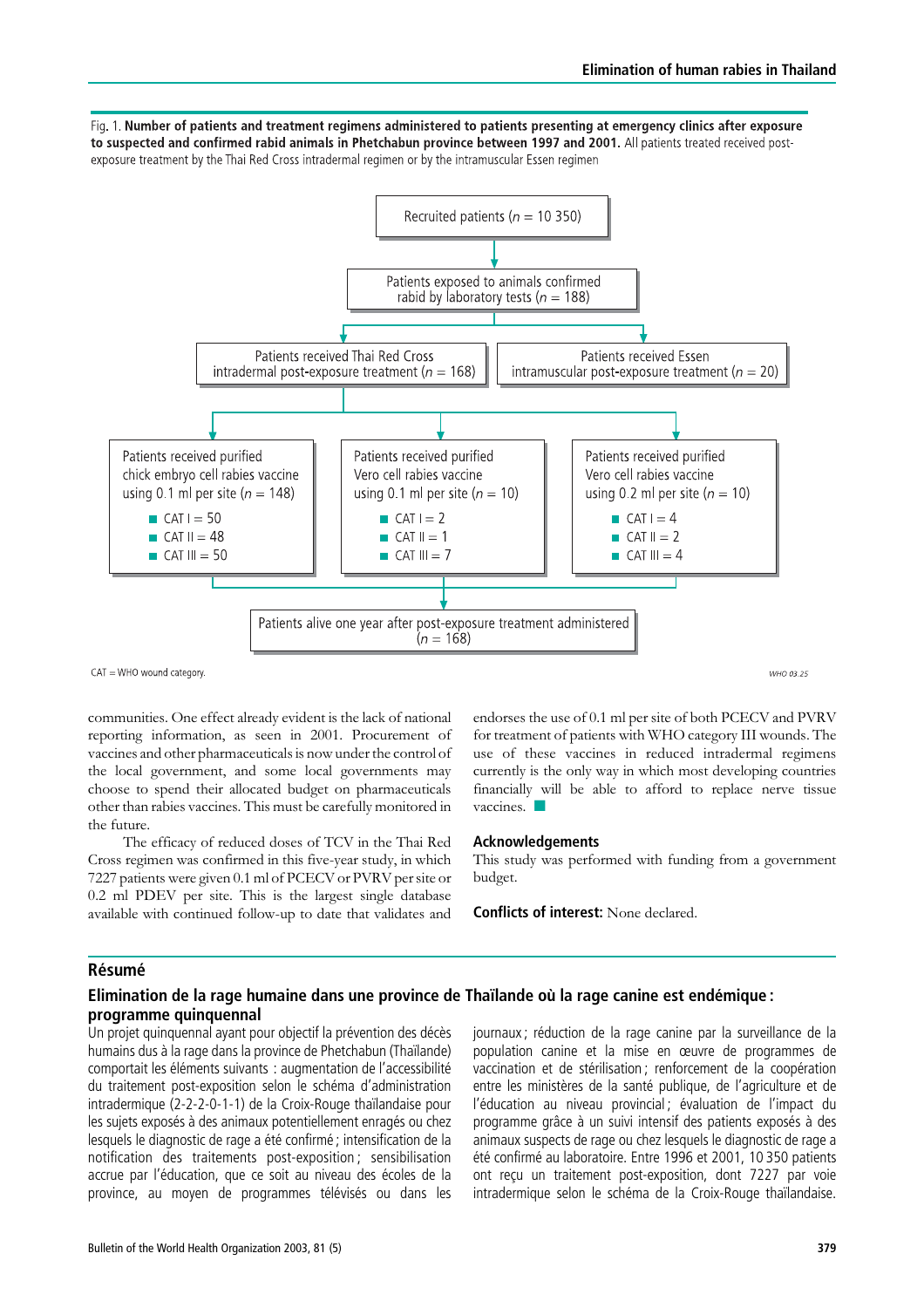Moins de 3 % des sujets exposés ont recu des immunoglobulines antirabiques. Sur l'ensemble des patients, 73 % avaient subi une exposition de catégorie III selon la classification de l'OMS. Lors d'une étude rétrospective, l'état de santé de 188 patients exposés à des animaux chez lesquels le diagnostic de rage avait été confirmé au laboratoire a été suivi ; 20 d'entre eux avaient reçu le traitement par voie intramusculaire selon le schéma d'Essen et 168 avaient reçu le traitement intradermique de la Croix-Rouge thaïlandaise (148 patients traités par 0,1 ml de vaccin antirabique purifié préparé en cellules d'embryon de poulet. 10 par 0,1 ml de vaccin antirabique purifié préparé en cellules Vero, et 10 pare 0,2 ml de vaccin antirabique purifié préparé en cellules d'embryon de canard). Tous ces patients étaient encore en vie un an après l'exposition. Deux décès sont survenus pendant les deux premières années du programme, chez des patients qui n'avaient reçu ni vaccin ni immunoglobulines antirabiques après l'exposition. Aucun décès n'est survenu au cours des trois dernières années du programme, ce qui démontre la réussite de celui-ci.

## Resumen

## Programa guinguenal de eliminación de la rabia humana en una provincia con rabia canina endémica en Tailandia

A fin de evitar las defunciones humanas por rabia en la provincia de Phetchabun (Tailandia), se emprendió un proyecto quinquenal que incluyó una mayor accesibilidad al tratamiento postexposición mediante el régimen intradérmico (2-2-2-0-1-1) de la Cruz Roja tailandesa para personas expuestas a animales presunta o comprobadamente rabiosos; la ampliación de la documentación del tratamiento postexposición; una mayor educación de toma de conciencia mediante iniciativas a través de escuelas provinciales, programas de televisión y periódicos; la reducción de la rabia canina mediante la vigilancia de la población de perros y la aplicación de programas de vacunación y esterilización; el aumento de la cooperación entre los ministerios de Salud Pública, Agricultura y Educación a nivel provincial; y la evaluación del impacto del programa mediante un seguimiento intensificado de los pacientes expuestos a animales presuntamente rabiosos o confirmados como tales en laboratorio. Entre 1996 y 2001, 10 350 pacientes recibieron tratamiento postexposición; 7227 de ellos recibieron la pauta intradérmica de la Cruz Roja tailandesa.

Menos del 3% de los pacientes expuestos recibieron inmunoglobulina antirrábica. Un 73% de los pacientes presentaban exposiciones clasificables en la categoría III de la OMS. En un estudio retrospectivo, 188 pacientes expuestos a animales con rabia confirmada en laboratorio fueron sometidos a seguimiento para determinar su estado de salud. De esos pacientes, 20 recibieron el régimen intramuscular de Essen, y 168 el régimen intradérmico de la Cruz Roja tailandesa (148 recibieron 0,1 ml de vacuna antirrábica purificada obtenida mediante células embrionarias de pollo, 10 recibieron 0,1 ml de vacuna antirrábica purificada obtenida mediante células Vero, y otros 10 recibieron 0,2 ml de vacuna antirrábica purificada obtenida a partir de células embrionarias de pato). Todos los pacientes seguían con vida un año después de la exposición. En los dos primeros años del programa se registraron dos defunciones, pero ninguno de esos pacientes habı´a recibido vacuna o inmunoglobulina antirrábica después de la exposición. En cambio, durante los últimos tres años no se registró ninguna defunción, lo que demuestra la eficacia del programa.

ملخص

# التخلُّص من داء الكُلُّبِ لدى البشر في إحدى المقاطعات التي تتوطَّنها الكلاب في تايلاند، برنامج لخمس سنوات

من ٣٪ من هؤلاء المتعرضين الغلوبولينات المناعية المضادة لداء الكَلَب. وقد تضمَّن البرنامج الذي سينفذ على مدى خمس سنوات للوقاية من حدوث كانت الصورة السريرية لدى ٧٣٪ من مجمل المرضى تتناسب مع الفئة وفيات بين النّاس ناجمة عن داء الكَلَب في مقاطعة فيتشابون في تايلاند الثالثة لتصنيف منظمة الصحة العالمية للتعرُّض. وفي دراسة بالطريق الراجع زيادة إتاحة المعالجة التالية للّتعرُّض للعامل المسبِّب للمرض، بإعطَّاء النظام منت مستهيب مستند مستحدث مستقبل مسترعين. رعي عرب بمسترين من<br>تمت متابعة ١٨٨ مريضاً ٍ ممن تعرَّضوا للحيوانات التي ثبت بالفحوصات العلاجـى الذي يتبعه الصليب الأحمر التّايلاندي بالحقن الأدمى والمسمى المختبرية إصابتها بداءً الكَلَب، وهدَّفتُ المتابعةُ إلى التعرُّف على أوضَّاعهم الصحية؛ وقد تلقَّى ٢٠ من هؤلاء المرضى نظام الحقن العضلى المسمىٰ يحتمل أنها مصابة بداء الكَلَب، أو التي ثبت أنها مصابة به فعلياً، معّ Essen، فيما تلقَّى ١٦٨ آخرون نظام الحقنَّ الأدمٰى للصَّليب الأَحْمَرِ (وقدَّ التأكيدُ على توثيق المعالجة التي تعطي بعدُّ التعرُّض، وزيادة الوعي الثقافي تلقَّى ١٤٨ من هؤلاء ٠,١ ميلي لترٰ من لَّقاح الكَّلَب المنقى المحضَّر في من خلال القيام بحملات توعية في مدارس المقاطعة، وعرض البرامجِّ خلايا جنين الدجاج، فيما تلقى ١٠ منهم ٢,١ ميلى لتر من لقاح الكلبّ التلفزيونية والمقالات الصحفية، وإنقاص معدلات حدوث داء الكَلَب بين .<br>المنقى والمحضر في خلايا من سلالة فيرو vero، وتلقى ١٠ آخرون ٠,٢. الكلاب برصد تجمعات الكلاب والقيام ببرامج التطعيم والتعقيم؛ وزيادة ميلي لتر من لقاح الكلب المنقي المحضر في خلايا جنين البط). وقد وجد أن التعاون بين وزارات الصحة العامة والزراعة والتعليم على صعيد المقاطعة، يبي -ر س سمع مسعب منسب على مسلسل على العربي العربي مستمر العربي .<br>جميع المرضى كانوا على قيد الحياة بعد مرور سنة على تعرُّضهم، وقد ر- .<br>وتقييم آثار البرنامج من خلال متابعة مكثَّفة للمرضى الذين تعرضوا<br>للحيوانات التي يحتمل أنها مصابة بداء الكَلَب أو التي ثبت أنها مصابة به حدثت حالتان من الوفيات بعد مرور سنتين على بدء البرنامج، ولم يكن أي من الحالتين قد تلقى لقاحاً أو غلوبولينا مناعياً بعد التعزُّض، كما لم فعلياً بالفحوصُّ المختبرية. وخلال الفترة بين ١٩٩٦ و٢٠٠١ تلقَّى ٣٥٠ ١٠ تحْدث وفيات في السنوات الثلاث الأخيرة من البرنامج، مما يشيّر إلى أنْ مريضاً المعالجة التالية للتعرُّض، وكان من بين هؤلاء ٧٢٢٧ ممن تلقَّى نظام الحّقن الأدمى الذيّ يتبعه الصليب الأحمر التايلاندي، ولم يتلقَّ سوى أقلْ البرنامج كان ناجَحاً.